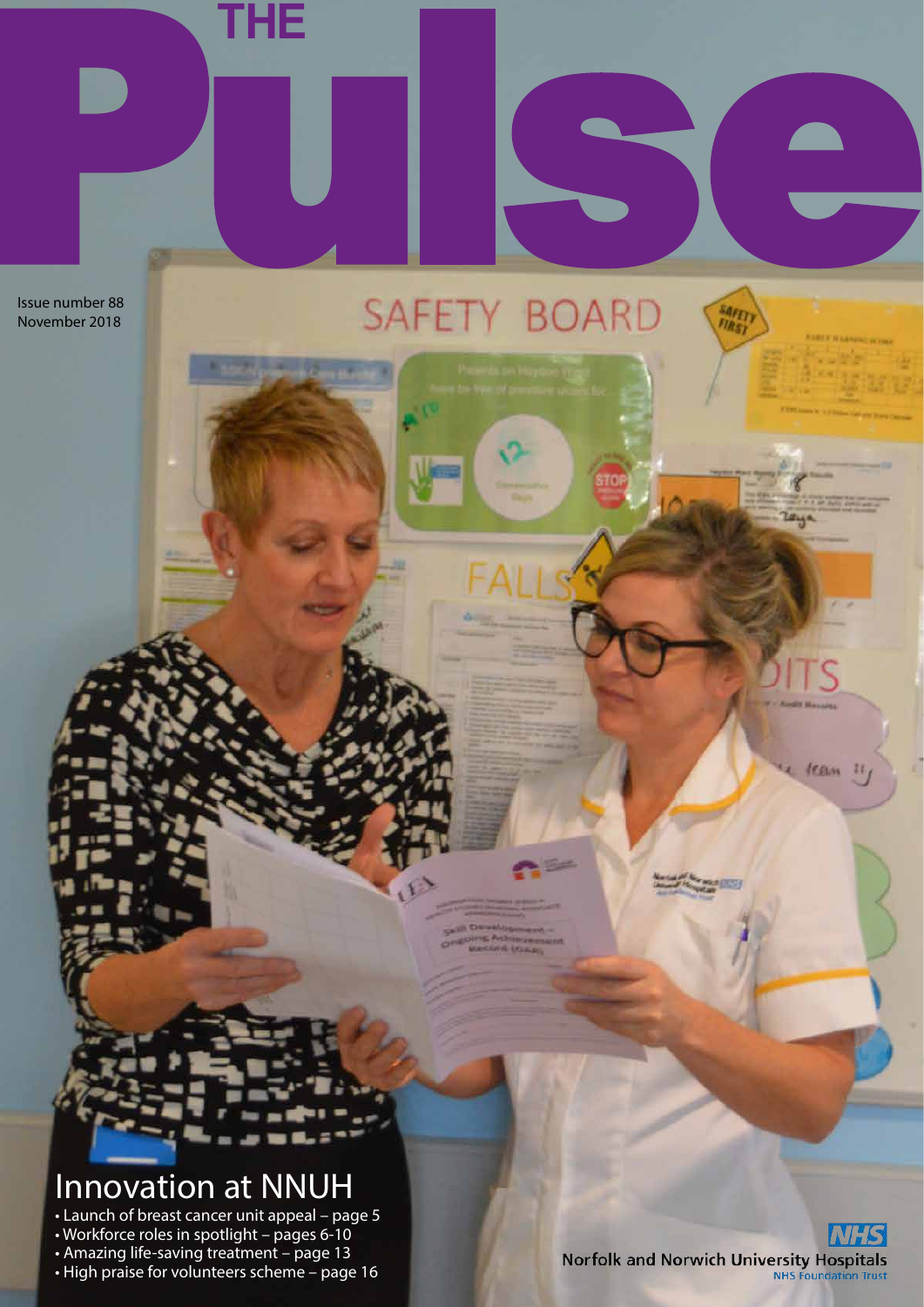Norfolk and Norwich University Hospital Colney Lane, Norwich, Norfolk NR4 7UY Tel: 01603 286286 www.nnuh.nhs.uk

#### • Hospital Radio Norwich

To request a song or a bedside visit, call 01603 454585 or from your Hospedia bedside unit dial \*800

• Main Restaurant - West Atrium Level 1

Open daily from 8am - 1am

• Café Bar - Outpatients East

Open Monday to Friday from 7.30am - 4.30pm

• Coffee House - Plaza (West)

Open Monday to Friday from 7am - 6.30pm, Saturday 9am - 4.30pm, Sunday 9am - 3.30pm

• Little Costa - Outpatients West Open Monday to Friday from 7am - 6pm

• POD - Plaza East Open Monday to Friday from 7am - 8pm, Saturday 9am - 6pm

• WRVS shop - East Atrium Monday to Friday 8am - 8pm and weekends 10am - 6pm

• WH Smith, M&S Food - Plaza (West)

Open Monday to Friday 7am - 7pm,

Saturday 9am - 5pm and Sunday 9am - 4pm • The Stock Shop - West Atrium Level 2

Open Monday to Friday 9am - 5pm, Saturday 10am - 3.30pm

• Cash Machines East Atrium, Level 2, WH Smith and the Restaurant

• Lost property

Call 01603 286803 or ext 2803

• Patient Advice and Liaison Service (PALS)

For confidential help and advice call 01603 289036 • Chapel

Open to all. For details of services or to contact the Chaplains call ext. 3470

#### Cromer Hospital

Mill Road, Cromer, NR27 0BQ.Tel: 01603 646200

Other Hospital Departments

• Cotman Centre, Norwich Research Park: Cellular Pathology, Radiology Academy

• Innovation Centre, Norwich Research Park: Microbiology • Francis Centre, Bowthorpe Industrial Estate, Norwich NR5 9JA, ext. 4652: Health Records

• Norwich Community Hospital, Bowthorpe Road, Norwich NR2 3TU

• 20 Rouen Road, Norwich, NR1 1QQ, ext. 6954

#### THE PULSE

Editor, Media and Communications Officer Viv Thomas (ext. 5821) Director of Communications Fiona Devine (ext. 3200) Communications and Membership Manager Janice Bradfield (ext. 3634) Media and Communications Officers Adam Gretton (ext. 5822) Steve Staff (ext. 5943) Clare Parry (ext. 3200)

The Pulse is funded entirely from charitable donations and not from NHS funds. N&N Hospitals Charity. Registered charity number 1048170.

## Letters

I would like to place on record my grateful thanks for the outstanding service I received on 25/10/18 whilst visiting your Cardiology Department.

The lady receptionist was really excellent, pleasant as well as highly efficient.

Although I was 30 minutes early for my appointment, I had barely sat down when I was called by the bright, highly pleasant and cheerful Tara.

The next stage was the arrival of the quite brilliant Charles Graham who as well as being highly efficient was interesting, extremely pleasant and made my visit a thoroughly enjoyable interlude.

The most amazing aspect of my visit to NNUH was how "bright, cheerful, pleasant and helpful" everyone I came into contact with was.

Congratulations on the highly creditable standards maintained throughout



NNUH. Well done everyone, very many thanks and keep up the very good work. Jim Lyall

My wife Margaret died on the 22nd September in Elsing Ward.

This is a brief note to record my deep appreciation for Margaret's care during the month of her illness. In particular the timeliness of the Medical Team on the Acute Medical Unit who, in a sympathetic way, gave clarity on Margaret's deteriorating medical condition.

The subsequent palliative care on Elsing Ward and the liaison of the Palliative Care Nurse was of the highest professional standard and in every respect empathetic, and my family and I have gained much comfort from knowing that Margaret was allowed to die with dignity and in peace.

Rev Andrew Neate



## Social media @NNUH



#### Heather Cracknell@revheath

Such kind, respectful and professional care from everyone I met today at @NNUH - thankful once again for our brilliant #NHS #hellomynameis

#### Mr Steed@HatSteeds

@NNUH Thank you to all staff at your superb modern hospital for the care you have taken of my son after his operation yesterday – every member of staff we met were friendly and helpful

#### Zambezi'18@Zambezi2018

8 months ago our nephew Oliver was airlifted by @EastAngliAirAmb to @NNUH. He wasn't supposed to be even walking yet, but even with pins and rods in one elbow and one leg, today he finished a half marathon #RoyalParkHalf. We couldn't be prouder

#### Ben Hunt @MrHappyReveller

Cannot praise the midwives at the @NNUH enough, today you gave me a little miracle and the utmost respect for the work you do. Welcome Logan! #midwives#Norwich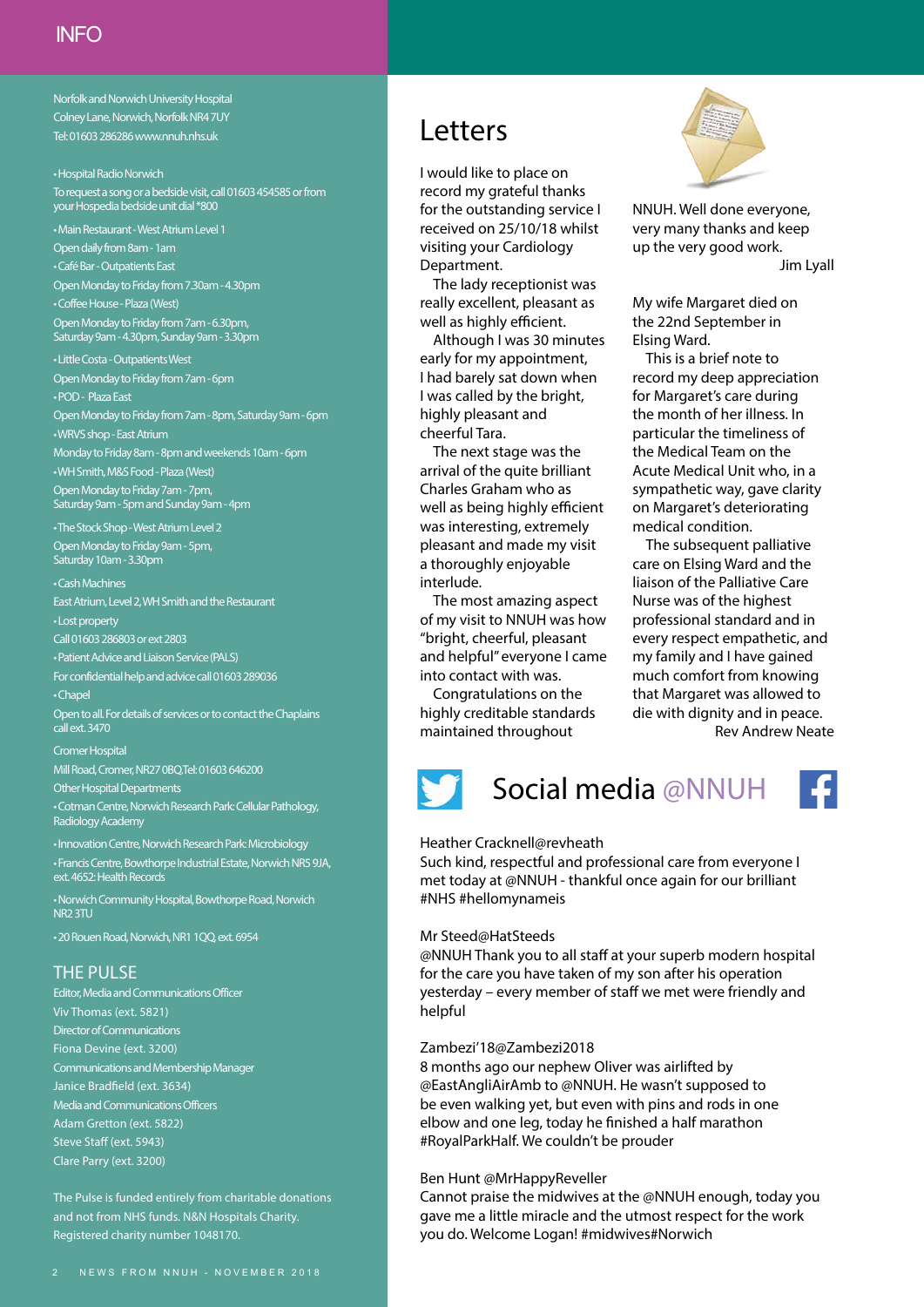#### VIEWPOINT

## Hospital volunteer offered role as apprentice housekeeper

Congratulations to volunteer Pat Garrod who has been offered a role as an apprentice housekeeper at NNUH.

Pat (pictured) has been a volunteer for a year after recovering from cancer and sepsis.

"I wanted to give something back and I have always wanted to work here. I'm really excited," she said.

Pat volunteers on the West Outpatients reception desk and helps patients on Kimberley and Elsing wards.

> Thank you Sally for teaching me to live, How to love others and how to forgive Thank you so much for being my light Because of you my future is bright



She praised the voluntary services team with this lovely poem sent to Sally Dyson, Voluntary Services Manager.

Volunteers have hearts of gold Helping people young and old Always giving always sharing Volunteers are always caring

### NNUH staff praised by cancer patients in latest survey

NNUH staff have been praised for their care and dedication after the Trust received its best ever patient satisfaction scores in a national survey.

Almost 1,200 patients under the care of the NNUH took part in the National Cancer Patient Experience Survey 2017.

Nine out of 10 respondents rated the care they received as very good.

The survey results place the Trust above the national average for how patients rated the care and treatment they received.

Cancer patients at NNUH were asked 59 questions between April, May and June 2017 with 70% responding to the survey.

The Trust received responses to eight questions which were better than the expected range nationally.

Matt Keeling, Cancer Manager at NNUH, said: "These results are

fantastic and we are seeing continuous improvement every year.

"The results are testament to the hard work and amazing care that our staff provide every day at NNUH, which is a major cancer treatment centre.

"Receiving a diagnosis of cancer can sometimes be devastating and we are very grateful to our patients who respond in such large numbers to this survey every year.

"We receive one of the best response rates in the country."

The National Cancer Patient Experience Survey has been running for the last seven years.

Joanna Richardson, Lead Cancer Nurse, added: "We are never complacent and every year we look to improve and we draw up an action plan. It is great to share best practice across the teams."



From ground-breaking and life-saving treatments newly available at our Cancer Centre, which you can read about on page 13, to the many, varied and exciting new roles in the workforce, it is clear that innovation and improvement are fundamentally important at Norfolk and Norwich University Hospitals – we are constantly looking at how we can improve our services for patients.

I am sure you will enjoy reading our innovations in the workforce-themed features as much as I have, including our Trainee Nursing Associates on page 6 and the fascinating role of the Physician Assistant (Anaesthesia) on page 8.

Every week on visits to different departments and areas in the hospital I meet amazing staff and volunteers (page 16) and through this edition of The Pulse you can see a snapshot of just a small number of Team NNUH and read about how their vital work makes a difference for our patients.

> **Mark Davies, Chief Executive, Norfolk and Norwich University Hospitals NHS Foundation Trust**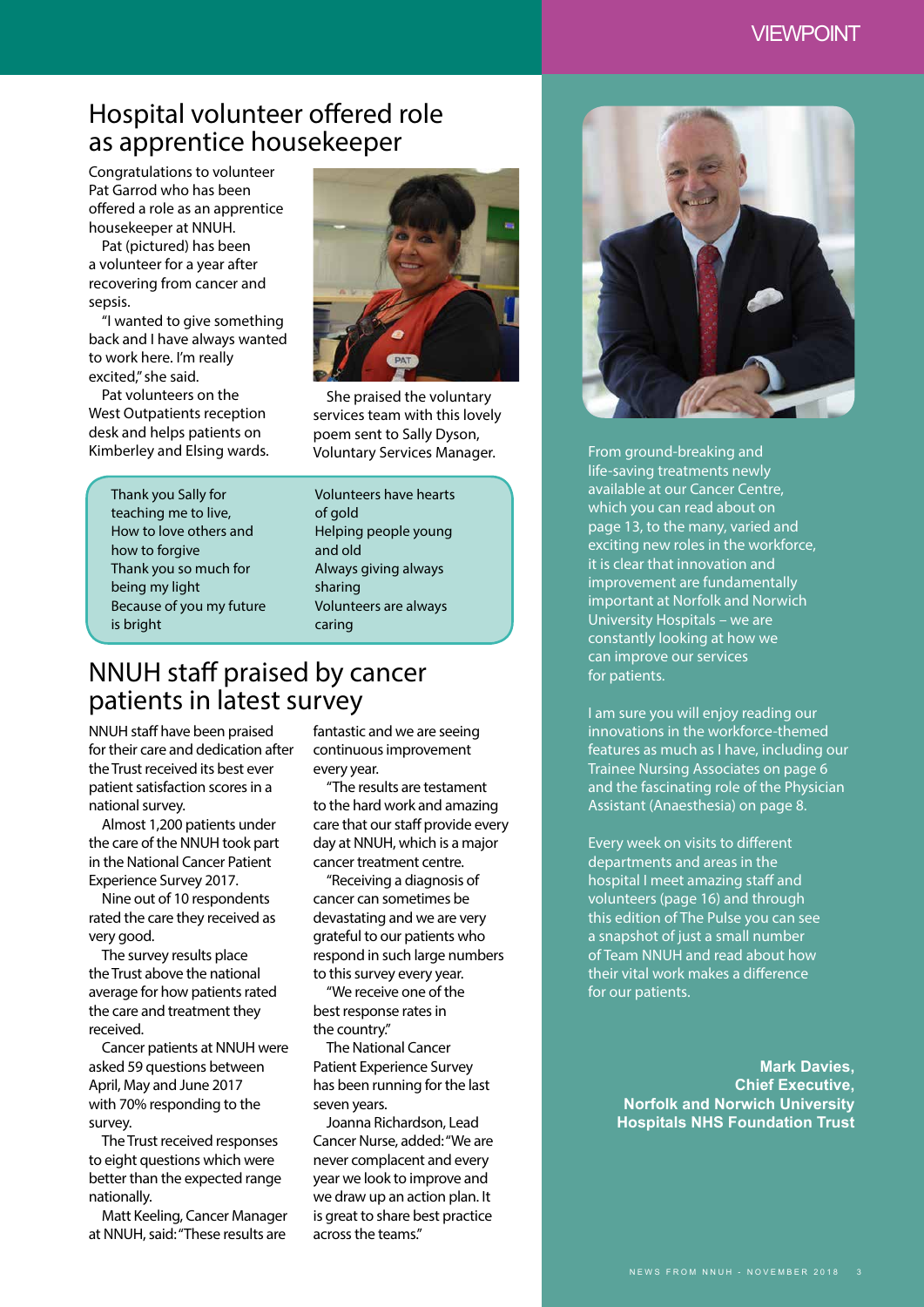

## **Upcoming fundraising events**

Christmas Fair & Christmas Light Switch-on 6th December 2018: Crafts, food and cake stalls, visit Santa's Grotto, see the Pets As Therapy dogs, meet Darth Vader.

World Cancer Day, February 2019: Details to follow.



#### Support for NNUH Christmas campaigns

If you would like to support our 'Send a Smile with Santa' or '12 days of Christmas' campaigns for both patients and staff, please contact Louise Cook via fundraising@nnuh.nhs.uk

Support the hospital charity when you shop on Amazon

If you would like to support the hospital charity, please contact Louise Cook on 01603 287107 or email fundraising@nnuh.nhs.uk



## Send a Smile with Santa begins

The NNUH Foundation Trust and the Norwich Evening News, have joined forces, once again, to make sure every inpatient in hospital receives a gift on Christmas Day.

The annual Send a Smile with Santa campaign aims to collect more than 1,000 presents donated by the public and businesses.

These are distributed to patients, young and old, unable to celebrate at home with their families and who will be spending Christmas Day in hospital.

John Lewis store in Norwich gave the appeal an early boost with the donation of 45 Jelly Cat toys – one for each of the babies who will spend Christmas in the Neonatal Intensive Care Unit.

Chief Nurse Nancy Fontaine said: "Our staff work hard to make Christmas a happy time for patients and families, but it is always extra special to receive a gift on the day.

"We are hugely grateful for all the presents donated." For more information please contact Louise Cook on 01603 287107 or email fundraising @nnuh.nhs.uk



Winners of the Cupcake Bake Off contest with top chef Richard Hughes.

## Staff rise to cupcake challenge

Staff at NNUH rose to a very special challenge last month.

To celebrate the new series of the hit television show Great British Bake Off (GBBO), budding bakers at the Trust were invited to take part in their very own Cupcake Bake Off.

Top Norfolk chef Richard Hughes, who works with Serco at NNUH to improve the quality of hospital food, judged the contest – with the cakes sold off at the end of the event and proceeds going to the Norfolk and Norwich Hospitals Charity.

And the chef, owner of the Richard Hughes Cookery School, donated a first prize.

The other judges were Serco's head chef Lee Parrette, and Head of Fundraising Louise Cook.

Each baker had to present five of their finest cupcakes for judging.

We are sorry not to be able to mention everyone who has helped or supported the hospital charity but we are truly grateful for all your support.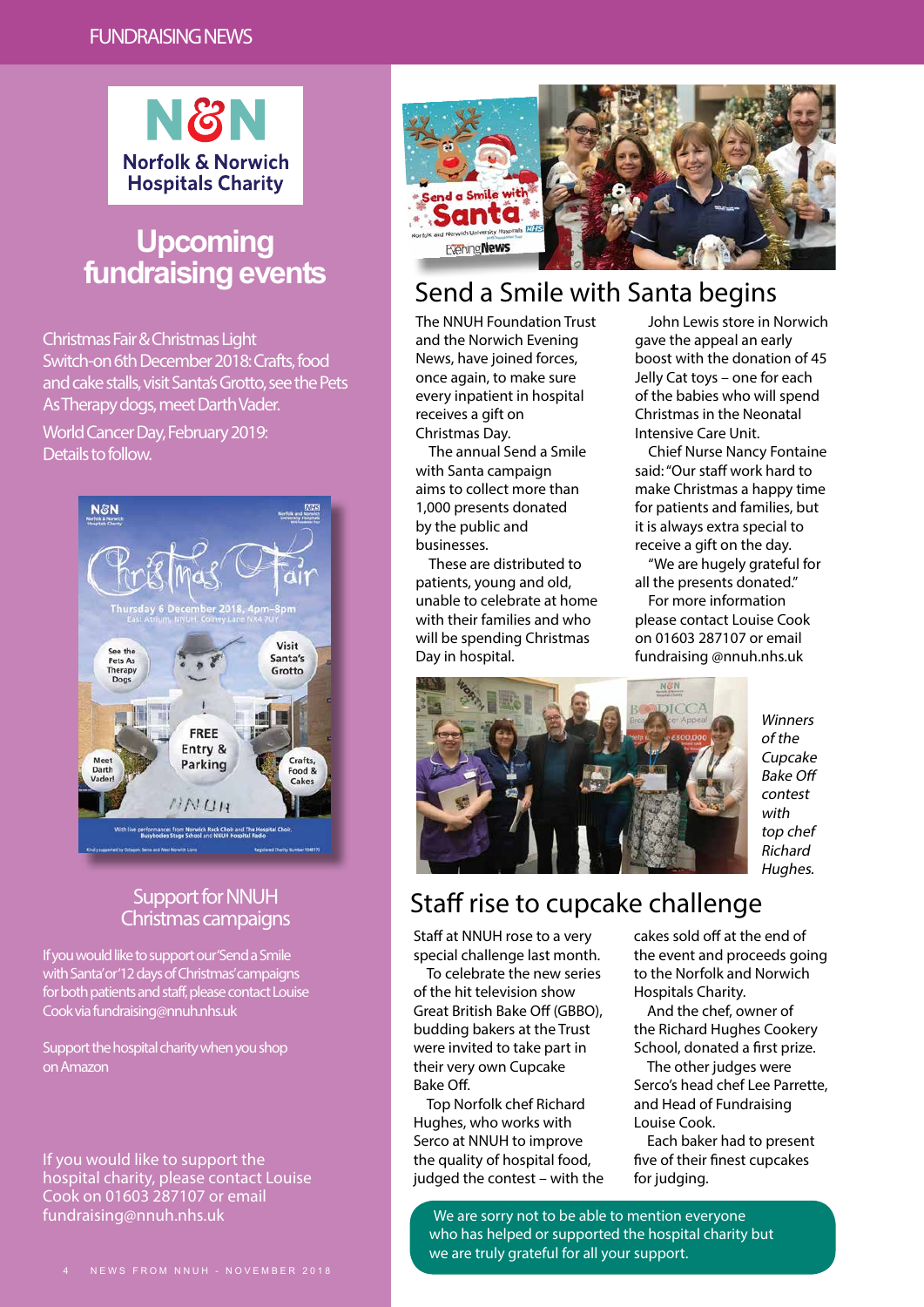## Boudicca breast cancer appeal is launched by NNUH charity

An £800,000 appeal to provide a new dedicated breast cancer unit at the NNUH has been launched by the hospital's charity.

The Boudicca Breast Cancer Appeal was officially launched at The Forum, in Norwich, where the ambitious plans were announced by Director of Breast Screening Arne Juette and Consultant Breast Surgeon Simon Pain.

The breast cancer unit has seen an 80% increase in patient numbers over the past five years and numbers continue to grow. While many patients referred to the unit receive same-day diagnostic tests, and clinical and imagining assessment, others are unable to be seen on one day and are asked to return for scanning.

Dr Juette said: "We are all acutely aware of the extreme emotional stress

> **N&N Norfolk & Norwich**<br>Hospitals Charity



## Fundraisers in spotlight at AGM

N&N Hospitals Charity Fundraising award winners were announced at the NNUH Trust's AGM.

Young Fundraiser: Manor Field Infant and Nursery School & Aslacton Primary School. Fundraiser of the Year:

Jenny Holland. Team Fundraiser: Lawrie Mckenzie Memorial Football Match. Staff Fundraiser: Andrew Clarke. Company Fundraiser: Brundall Co-op. Chair's Award: Friends of the NNUH.

## Big thanks to Johnson family



Our thanks to the Johnson family, who supported Mulbarton Ward by helping to purchase some comfy reclining chairs.



Professor Erika Denton speaking at the Boudicca appeal launch.

which patients experience when delays occur and the uncertainty of whether they will be diagnosed with breast cancer or given the all clear. We want to offer the same-day service to every patient, not least to reduce this stress and anxiety faced by patients and their families.

"The new unit would provide this in a purpose-built space with diagnostic and treatment rooms dedicated entirely to breast patients."

To support our appeal, please contact fundraising@ nnuh.nhs.uk or make a donation at www.justgiving. com/campaign/boudicca

## Dates for your diary

#### Trust Board meeting

• 30th November 2018: 9am - 11am

Council of Governors meetings

- 23rd January 2019: 10am 12pm
- 24th April 2019: 10am 12pm
- 24th July 2019: 10am 12pm
- 23rd Oct 2019: 10am 12pm

All meetings are held in public in the Trust boardroom, level four, West Outpatients, Norfolk and Norwich University Hospital.

As space is limited at these meetings, please contact the Communications Team to book a place via communications@ nnuh.nhs.uk

#### The Norwich Stroke Survivors' Club

• The club meets most Tuesdays at Brenda James Close, NR7 0LH from 10am - 12pm. The club aims to promote the physical and mental health of stroke survivors.

For more information, please visit www.norwichssc.co.uk

NNUH Christmas Fair • 6th December 2018: 4pm - 8pm

#### Election news

Voting has started in the election of four new hospital governors: two seats in Breckland and one each in Broadland and North Norfolk.

Members should return their ballot papers, or vote online, by Monday 3rd December. For more information, contact the Membership Office on 01603 287634.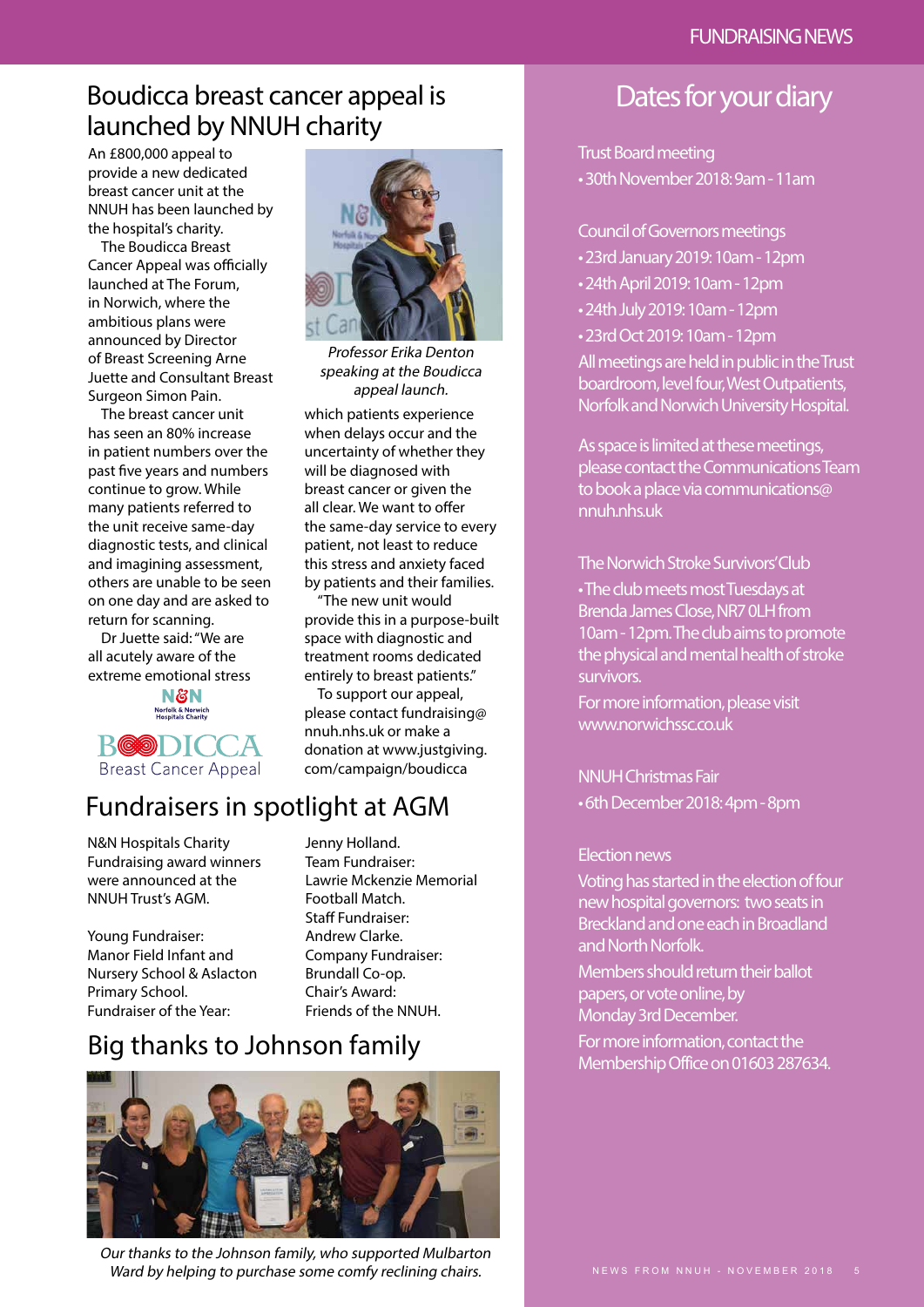Staff across NNUH are constantly working to innovate and to improve patient services wherever they can, whether by taking small steps or giant leaps, every move forward is valuable progress. For this special 'Innovations in the Workforce' themed edition of The Pulse we spoke to a wide range of staff across the divisions about their roles. For more staff profile stories see The Pulse early in the new year.

# Hospital celebrates the launch of the Nursing Associate role

The Nursing Associate is a new role which has been introduced as part of a national programme which aims to find innovative ways to address staffing challenges within health and social care.

We are delighted to be part of the third wave of the national training programme, run in partnership between all the local NHS Trusts and social care under the umbrella of the Norfolk and Waveney Sustainability and Transformation Partnership (STP).

#### Aim is to improve care and increase capacity

The aim of the programme is to improve the care which people in Norfolk and Waveney receive while helping increase capacity within the NHS and social care workforce.

The Nursing Associate will work alongside registered nurses and healthcare support workers to deliver direct patient care, focusing on ensuring patients continue to



*Professor Nancy Fontaine, NNUH Chief Nurse with Trainee Nurse Associate Wendy McManus.*

receive compassionate, safe, personcentered care.

#### An innovative new role

Professor Nancy Fontaine, Chief Nurse at NNUH, said: "We are really excited about this innovative new role, which aims to further improve the care which people in Norfolk and Waveney receive. The Nursing



There are a number of ways for staff to develop their skills and this is the Assistant Practitioner graduation in October this year.

Associate role is already being trialled elsewhere in the country and it has had a really positive impact on health and care services.

"We are aiming to recreate that success in Norfolk and Waveney and we are looking forward to seeing the next group of Trainee Nursing Associates working on our wards."

The first 25 NNUH Trainee Nursing Associates were recruited in the spring and commenced their training this September/November. Recruitment for the February cohort will commence in November.

#### Work-based learning programme leads to degree

The trainees will complete a two-year work-based learning programme, leading to a Foundation degree and Nursing Associate Apprenticeship.

The programme combines study days at the University of East Anglia and City College Norwich with clinical practice experience; including the opportunity to work in different parts of the health and care system, including community nursing roles, community hospitals, primary care, social care, voluntary sector and acute hospital settings.

 Upon successful completion of the programme, the trainees will be eligible to progress to a Band 4 Nursing Associate role, register with the Nursing and Midwifery Council and have the opportunity to undergo further training to progress into a registered nurse role.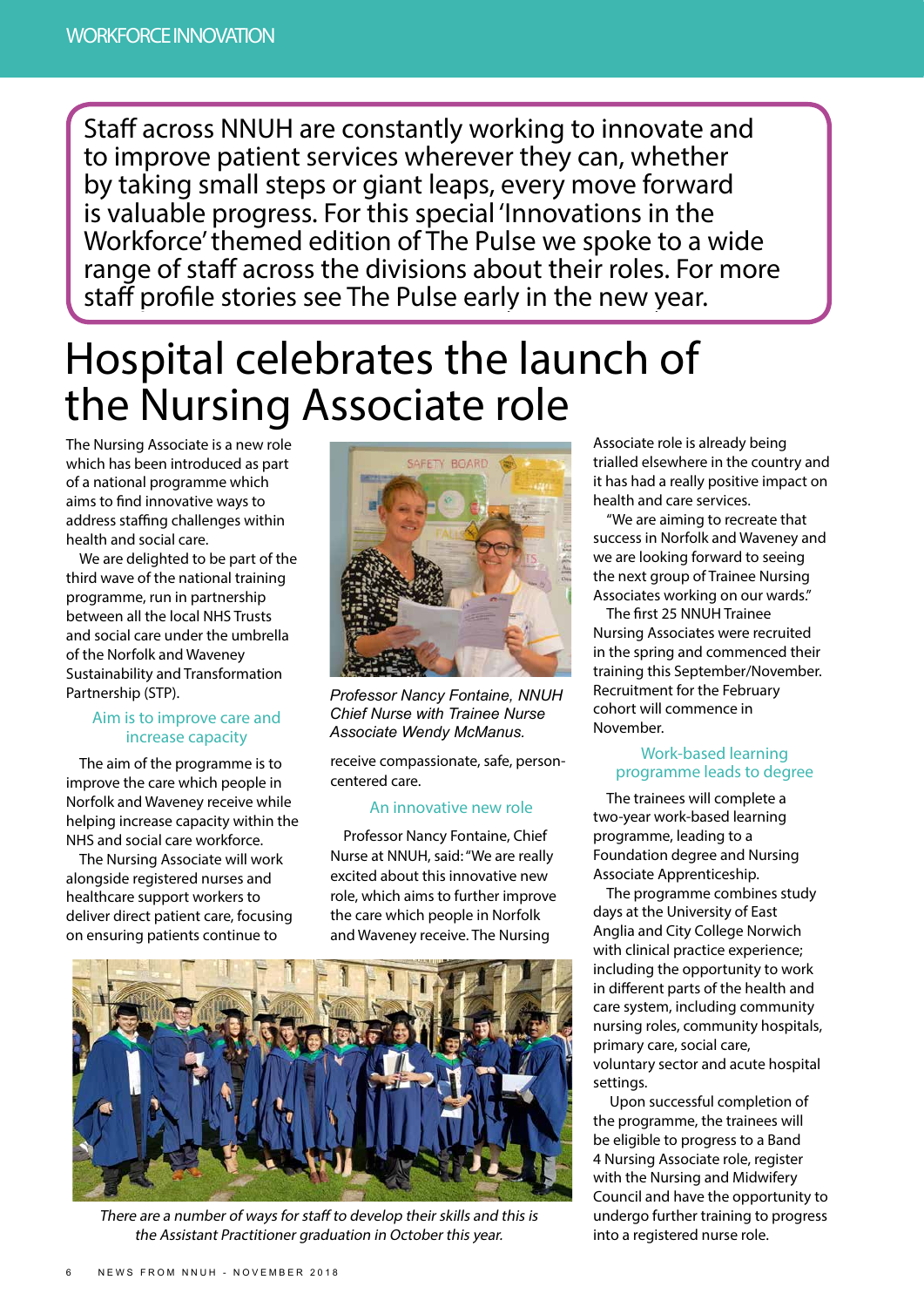# Advanced Critical Care Practitioners aiming for most effective care

The Advanced Critical Care Practitioner is one of four new positions which have emerged within the NHS over the last decade.

The other three are: Physician Associates, Surgical Care Practitioners and Physicians Assistants (Anaesthesia), and together they create the Medical Associate Professions, or MAPs.

At NNUH Marta Pinto is one of three making their way through the complex 24-month training programme required to become an ACCP, during which ACCPs undertake extensive assessment and management of critically ill patients, as well as performing invasive interventions.

#### A new breed of healthcare professional

Marta describes herself and her MAP colleagues as a "new breed of healthcare professional", outlining the role as "a new way of working in critical care.

The role is designed to ensure that patients receive person-focused, timely and effective care."

Marta took on the training in order to develop her skills and improve the care she provides for her patients, stating that; "I wanted to develop a career in critical care



and be challenged every day, be part of a team providing centred care for patients as they go through their critical illness.

"I think the role is important because we also provide a bridge between the different professions; because we're permanent we can actually liaise with the different teams, and have an input with each."

Having already trained as a Physician Assistant in Anaesthesia, Marta has an extensive background in anaesthesia and theatres, meaning she is well-prepared for a programme in which '70% of course time is spent in clinical environments under the supervision of a medical consultant.'

Her background also includes bio science research and nursing science.

Marta Pinto is one of three members of NNUH staff training to become an Advanced Critical Care **Practitioner** 

However she is still a trainee when it comes to the ACCP role, currently in her second year of training under the medical model and facing down a raft of final exams in 2019.

#### "I'm loving the work"

Marta remains unfazed by the workload and is sanguine in her opinion of the role she's taken on saying: "This role was designed to create permanent members of staff who are highly trained in what we do, and we complete the multidisciplinary team in a way.

"I don't know how to describe it but I now can't see myself doing anything else. I've realised that if you come to work and it's something you enjoy then it's no longer work any more, so yeah I'm loving it."

# Surgical Care Practitioners role proving a success

Surgical Care Practitioners, in a new ground-breaking role, are assisting surgeons and boosting the capacity of theatre teams at NNUH.

Last autumn, three experienced nurses joined the General Surgery Theatres Department at the NNUH in the role of Surgical Care Practitioner (SCP) and two more have been added this year.

This is enabling them to undertake a number of activities, such as setting up the theatre, assisting with operations, seeing patients postsurgery and carrying out education and research activities.

Consultant Surgeon Richard Wharton, said: "The three are now one year in and all enjoying the process of training. They spend one day a week at Anglia Ruskin University. We have appointed two more, taking us to five in total. Other directorates are now making business plans for their own teams.

"The Royal College of Surgeons has encouraged hospitals to set up these new roles as part of an extended surgical team and we are delighted to welcome such experienced nurses as the first cohort of Surgical Care Practitioners."

He added: "In terms of the workforce, we will be able to retain experienced nurses who can develop their careers with us and for patients we will be able to offer quicker initial appointments, and follow up appointments after their surgery.

"Nationally, the NHS is seeing fewer junior doctors staying in training and it is vital we fill this skills gap with other talented professionals."

Joana Fuentes worked in the orthopaedics department at NNUH before becoming an SCP.

She said: "We are very fortunate to be working with colleagues who are supportive and driven towards improving the service provision for our patients.

"This is indeed an exciting journey for us all"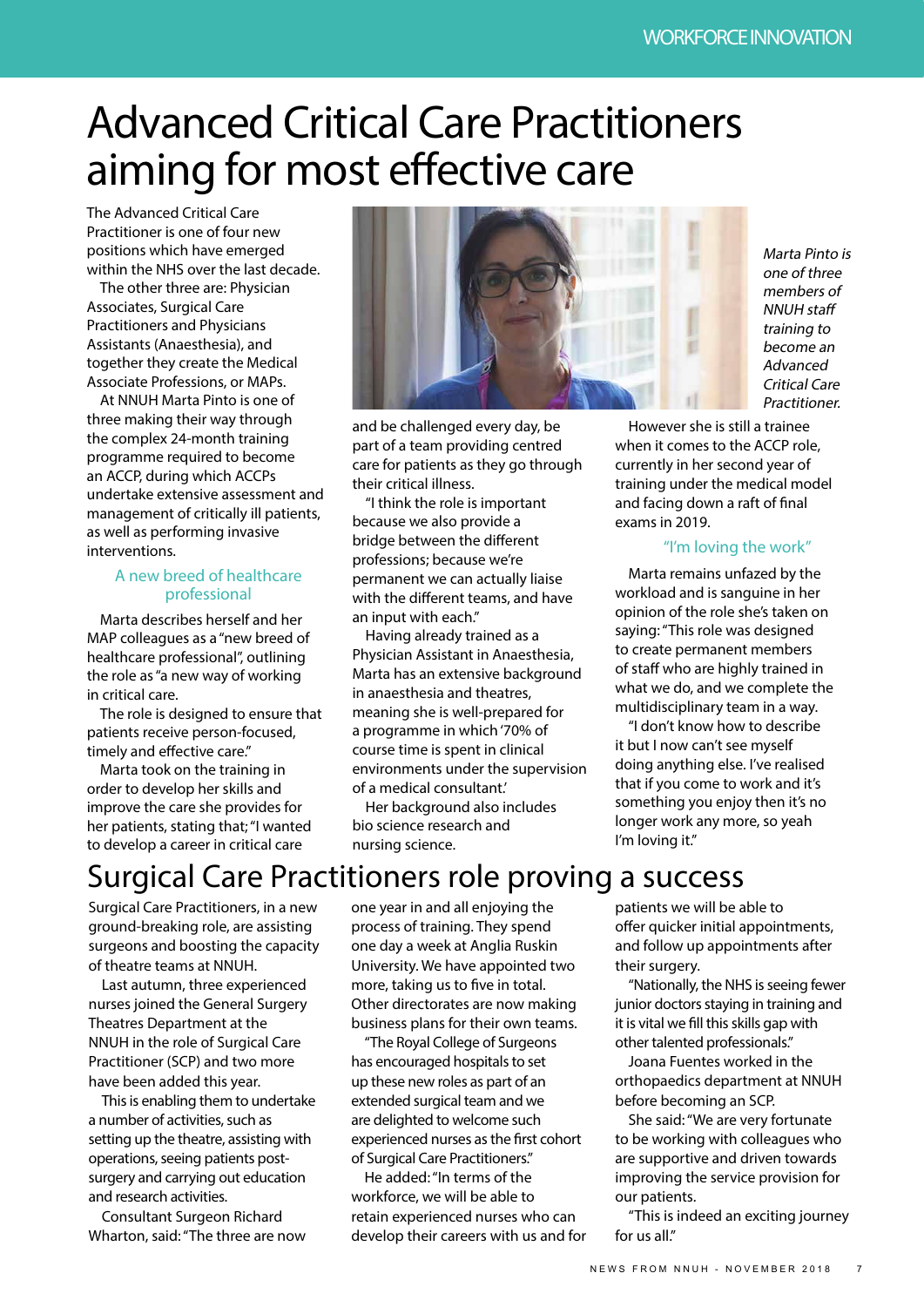# Physician Assistants work hard to enhance care and efficiency

Two Physician Assistants (Anaesthesia), or PAAs – a relatively new role to NNUH – are working with the hospital's consultant anaesthetists to enhance the care of patients undergoing surgery and improve efficiency.

#### The value of their role is quickly becoming apparent

Paul Cutts and Mark Fernie are the first PAAs working in the theatres, having completed a two-year training programme, with Dominic Lewis working as a trainee PAA and a second cohort currently being trained.

"The value of their role quickly became apparent," said Consultant Anaesthetist Mark Dixon, who led the training programme.

"They work under a consultant's supervision and enable us to move between theatres, covering two operations simultaneously. This is a more efficient way of working and also enhances patient safety, because two people are manging their care. I've no doubt that we'll continue to recruit more PAAs in the future."

#### I like to treat every patient as if they were my own family

Before becoming one himself, Paul worked alongside PAAs as an anaesthetic nurse in Birmingham. "Seeing what they did inspired me to train for the role," he said.

"I love working in the theatre environment and enjoy building a relationship with each patient, as I'm involved directly, and indirectly, with patient care, starting from their initial assessment all the way through until their discharge from the theatre department and beyond if required.

"While we're highly trained clinically, explaining the process and providing reassurance is vitally important too – I like to treat every patient as if they were a member of my own family."

Paul and Mark see between four and 10 patients a day, depending on the complexity of the operation, covering all surgical areas but focusing mainly on the Day Procedures Unit.



*Paul Cutts who works as a Physician Assistant (Anaesthesia).*

#### I have seen the role evolve so much at NNUH

"Although I have only been qualified for two years, I have witnessed the role evolve so much not only at national level, but also at NNUH," said Mark.

"With the Health Minister and the Department of Health recently announcing they are taking forward statutory regulation for PAAs, this will put our profession more in the

public eye, and shows how valuable we can be. Exciting times ahead!"

Trauma and Orthopaedics Surgeon Warwick Chan said: "PAAs are a valuable part of the team, improving the experience we're able to offer patients by seeing and assessing them while the consultants are in clinics, leading anaesthesia delivery during surgery and managing patients through recovery, overseen by consultants who are immediately available if needed at any time."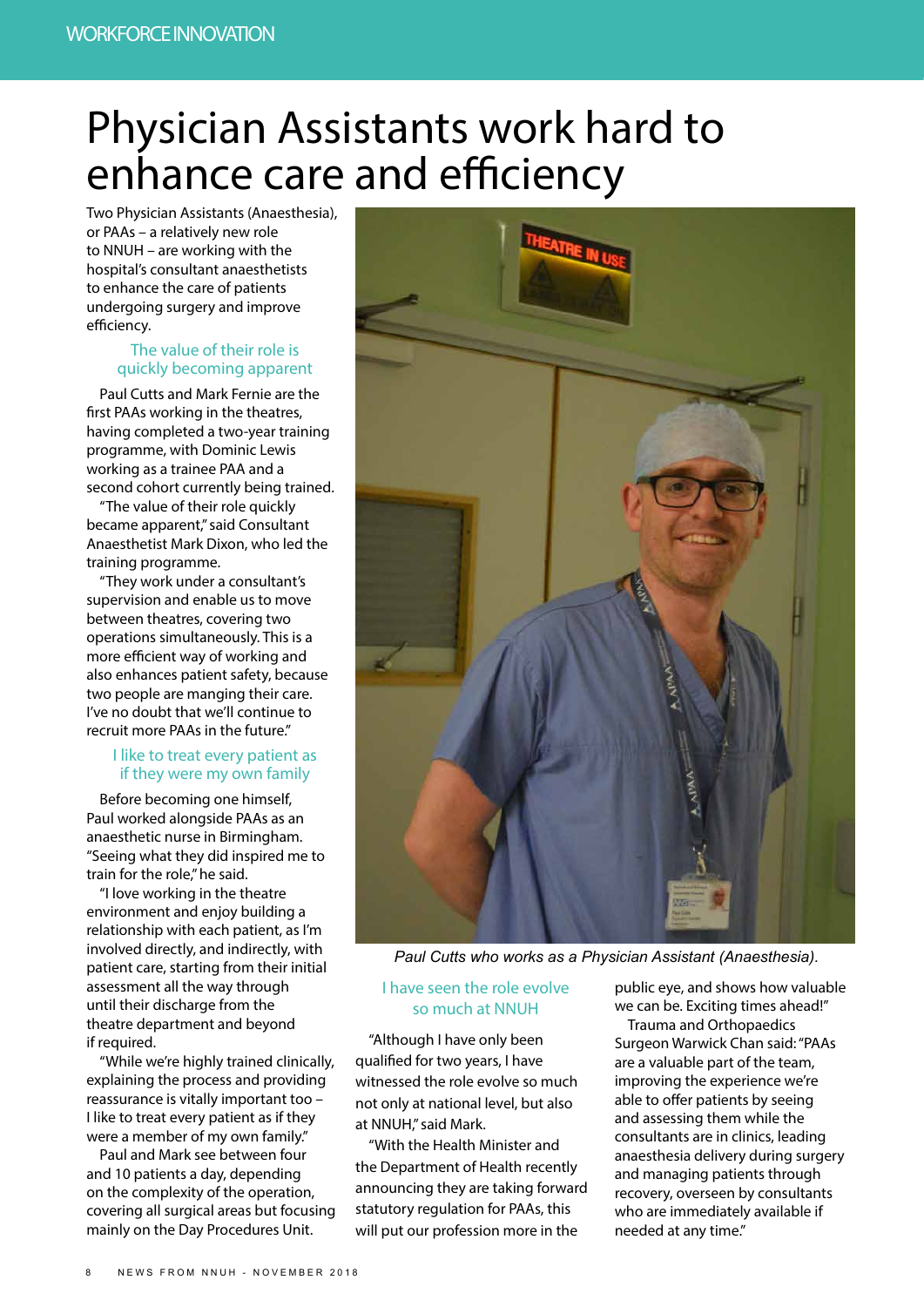

*Paul Read is one of the first ACPs in the Accident & Emergency department.*

# Advanced Clinical Practitioners help deliver patient-focused care

Ensuring that patients receive the best-possible experience while in the care of the hospital is a key priority at NNUH, and Advanced Clinical Practitioners (ACPs) help deliver this by providing patient-focused care that complements the roles of both nurses and doctors.

Paul Read is one of the first ACPs in Accident & Emergency; having completed a Master's and previously worked as a Senior Charge Nurse in the department.

#### It's all about patients getting the best possible experience

"This is an extremely rewarding role, which was introduced by the Royal College of Emergency Medicine to strengthen clinical teams and improve patient experience," said Paul.

"Nurses already work at an Advanced Level in the Neonatal Intensive Care Unit and we have a team of 15 working towards completion of a three-year, competency-based training programme here in A&E."

#### ACP care complements the roles of nurses and doctors

The role is becoming more widespread, with ACPs in Older People's Medicine (OPM), the Acute Medical Unit (AMU) and on the Critical Care Complex.

"We're part of a multi-disciplinary team and able to see patients and make decisions about their treatment, referral and whether they can be discharged.

"We're patient-focused and, as clinical decision-makers, are able both to support nurses and see

undiagnosed patients who would otherwise need to wait to be seen by a doctor."

The role is for experienced practitioners in all areas of healthcare, such as nursing, pharmacy, paramedics and physiotherapy.

#### It's an enjoyable challenge says ACP Paul

"I enjoy the challenge of being an ACP," said Paul. "By the end of my training I will have built up a portfolio of around 4,000 patients and carried out more than 100 individual assessments.

"It's fast-paced, varied and, thanks to our intensive, consultant-led training, we're able to provide safe, high-quality care for patients and improve clinical continuity in the department."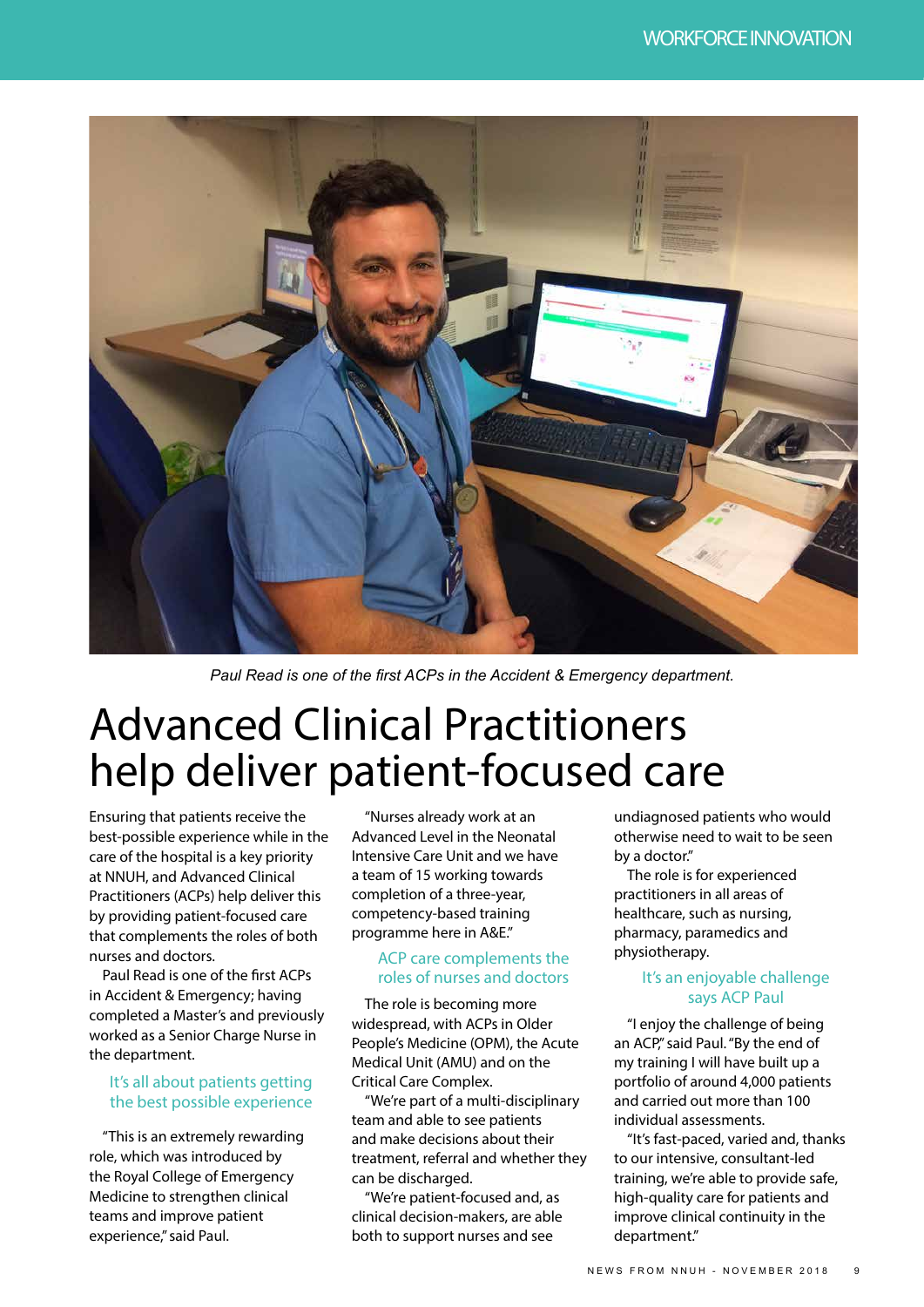# Radiology Department Assistants provide crucial support to others

Radiology Department Assistant Tim Edwards has worked in the role for 20 years, providing vital support to his colleagues and patients attending the department.

"It's a similar role to that of Healthcare Assistant but more technically focused, in that we perform tasks for the radiographers and sonographers as well as look after patients during their time in the department," said Tim.

"For example, we help to prepare patients for their procedures, check their information is correct, prepare the equipment and log details of the procedure on the computers.

"We also work closely with the volunteers, who are worth their weight in gold."

#### Assistants keep everything running smoothly

Sixty Radiology Department Assistants keep everything running smoothly and a new role of Radiology Support Worker (RSW) is being developed to aid the flow of patients through the department as well as improve patient experience.



*Radiology Department Assistant Tim Edwards.*

"We already have RSWs in Interventional Radiology (IRU) and I recently took part in a pilot to see how the role would operate in other parts of Radiology, which



was very successful," said Tim. "The focus is on improving patient care by accompanying them throughout the process, from collecting them from the ward to returning them afterwards and, importantly, being present to answer any questions they might have and offer reassurance if they have any concerns.

#### The role improves patient experience

He added: "A large part of the role is checking patients' records so we identify and

focus particularly on those who are immuno-supressed or pose an infection risk to others to ensure that appropriate infection control measures are in place.

"We also co-ordinate all CT appointments to ensure that patients' visits to the department are as short as possible.

"We found that the role greatly improved patient experience and received very positive feedback, so we're looking forward to having three more RSWs join the team shortly."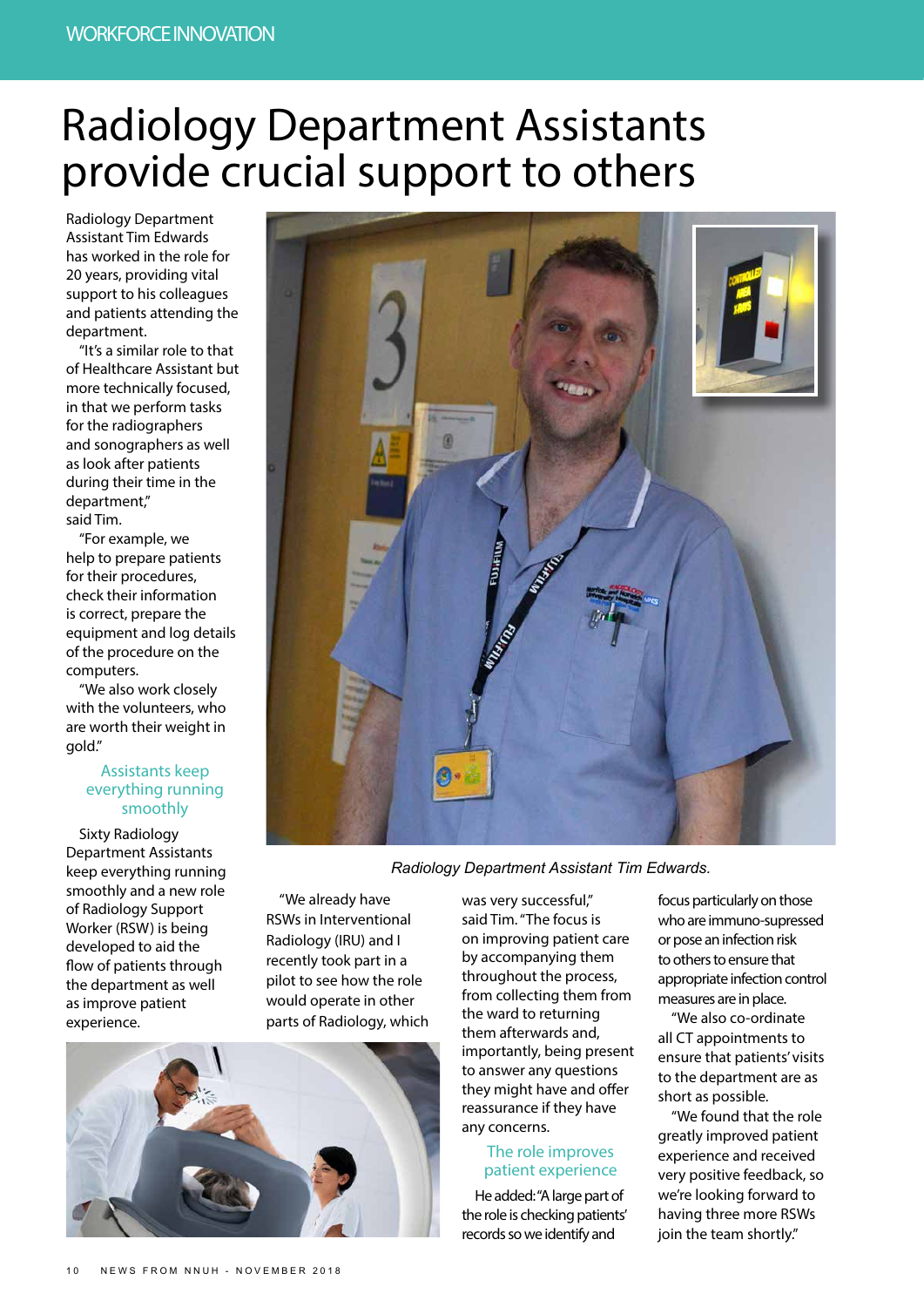

# Women's and Children's Division is constantly seeking ways to improve

Julie Mullett (Senior Advanced Neonatal Nurse Practitioner) and Kelly French (Lead Nurse Sonographer for Gynaecology) from the Women's and Children's Division, are two people who have worked for years to constantly improve their teams, and are now leading two of the most forward-thinking units at the hospital.

Kelly French (Lead Nurse Sonographer for Gynaecology): "The average day starts by attending Cley Ward to see if they have any emergency patients that they need scanning, this is so that we can keep the patient flow going and the beds used in the most appropriate way. I will then catch up with my team to see if there's anything pressing that needs my attention.

"We provide a little bit of clinical supervision for each other within the team as well because it can be quite a stressful role, we will talk about what patients we've seen and what problems we've had. We will then go to outpatients to start the nurse-led clinics…"

#### Now there is a seamless pathway of care

"Prior to me setting up the Nurse Sonographer role, patients would come in to see a doctor for consultation, and then they would have a separate appointment to see a Sonographer for an ultrasound.

"Now there's a seamless pathway of care in which patients only see one person. It's about improving quality, if I can scan somebody then I know automatically what I'm looking for when I'm examining them, it also cuts the waiting time for appointments. The ward benefits as well because we're helping to manage the ward occupancy. We've also managed to increase clinics for post-menopausal bleeding to six per week, meaning that patients that are referred by their GP are generally seen within a week and never more than two weeks.

"We've also increased the early pregnancy assessment clinics to a seven-day service, so that patients can be seen over the weekend"

Julie Mullett (Senior Advanced Neonatal Nurse Practitioner): "As part of the medical team we manage the care of babies predominately within the Neonatal Unit alongside responsibility for babies from the maternity department, and any newborn who might need re-admission from home.

"Our day tends to start with a ward round where we assist and – as a Senior ANNP – often lead in making and implementing a plan of care for each baby. This might be babies who are as small as 500gms or term babies needing intensive care support, through to special care babies who just need support feeding.

"We are also responsible for attending high-risk deliveries to provide resuscitation as required.

"There are two improvements within the department the ANNP team have been involved with during my time at NNUH; firstly the Neonatal Assessment Clinic which I specifically set up. The clinic is designed for babies who need a review which is not suitable or can't wait for the formal clinic setting.

"Before establishing the NAC clinic a less formal process existed which meant babies and their parents ended up waiting for long periods of time to be seen. Since the introduction of the clinic, parents are seen in a timely manner by an appropriate person and we are confident the data is being captured correctly.

"The second thing is our baby check clinic; all newborns require an in-depth newborn check, which is a full assessment by a trained midwife, ANNP or Neonatal Doctor before discharge. This examination has a national target which requires us to perform the examination within 72 hours of birth.

#### It has the positive effect of getting women home

"Since implementing the clinic, babies come to the correct person within a clinic setting, rather than the other way round. This has proven to be a much more efficient use of time, with the majority of checks performed in the morning clinic rather than taking the full day, which has in turn had a positive effect on getting women home."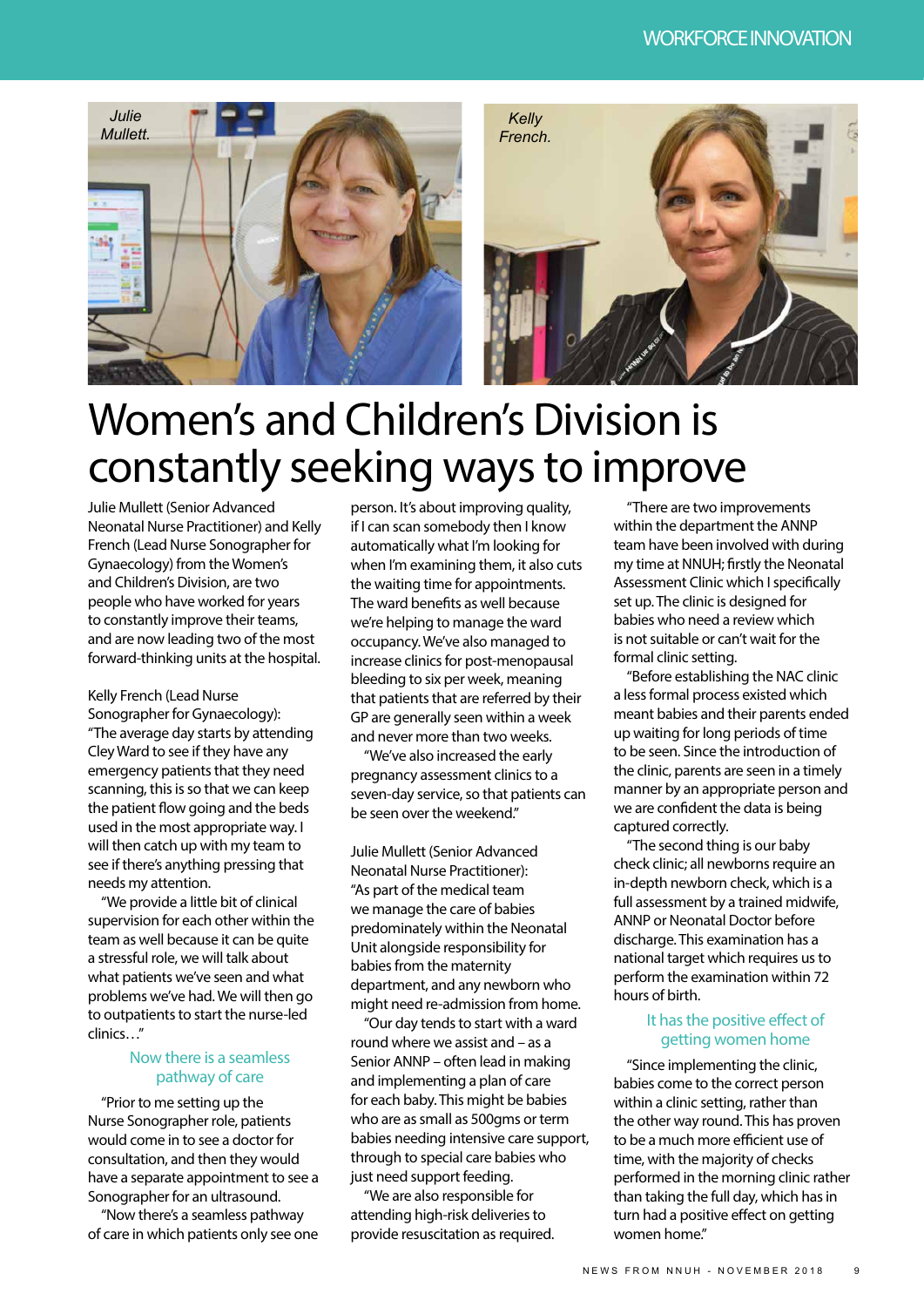# First joint appointment between NNUH and Quadram Institute

Delivering innovative new treatments to improve patient care is set to be accelerated following the announcement of the first joint appointment between the NNUH and the Quadram Institute.

Dr Ngozi Elumogo has been appointed as a Senior Research Fellow in Translational Medicine, where she will promote collaborative working between researchers and clinicians and ensure that the most applicable research is being carried out for clinical practice.

#### This is an exciting new collaborative role

Dr Elumogo said: "This is an exciting new collaborative role. I'll be there to act as a bridge between clinicians and researchers and will be asking the appropriate clinical questions to scientists to ensure that clinical practice and patient care are at the forefront of our research work."

A major focus of Dr Elumogo's work will be to continue research on Faecal Microbiota Transplantation (FMT), a treatment programme that restores healthy gut bacteria for treatment of recurrent Clostridium difficile (C. diff) infection.

The transplant involves faecal material, or stool, collected from a healthy donor screened and confirmed free from infections by the NHS microbiology lab run by the Eastern Pathology Alliance. It is mixed with saline, filtered and infused via a fine tube placed into the small bowel through the nose. It can also be directly applied to the colon or large bowel via an endoscope.

#### Working on a highly effective gut treatment

Dr Elumogo said: "This treatment is effective because it restores healthy gut bacteria. It is a natural product which is very well tolerated with no significant side effects.

"Since the introduction of FMT, we have successfully treated 26 patients



previously diagnosed with C.diff, and I'm very much looking forward to continuing the work we've started and also looking at investigating the effect of this treatment on other medical conditions."

#### Bringing years of experience to the role

Dr Elumogo will be bringing years of experience to this collaborative research role, having spent the last 16 years as a Consultant Microbiologist both at NNUH and the James Paget University Hospital, with the last eight years as Director of Infection Prevention and Control at NNUH. Alongside this role, she has also been appointed as the Chief of Service for Laboratory Medicine and the Eastern Pathology Alliance (EPA). Her role is part funded by the N&N Hospitals Charity.

The FMT service has been developed with Professor Arjan Narbad from the Quadram Institute, a microbiologist with over 25 years' experience of working with microbes in the digestive tract and vast experience of developing ways of preventing the colonisation of dangerous bacteria In the gut.

#### Institute will be at forefront of combined research

The Quadram Institute will be at the forefront of combined research into food science, gut biology and health.

The building will house a range of endoscopy and bowel cancer screening services run by NNUH, a Clinical Research Facility, and world-leading food and health scientists.

Having clinical expertise alongside academic research will drive the translation of new knowledge into evidence-based strategies to maximise health and reduce the impact of disease and infection.

#### Chief executive delighted with appointment

Mark Davies, Chief Executive at NNUH, said: "I'm delighted that Dr Elumogo has been appointed into this new collaborative research role.

"Her expertise and years of experience will undoubtedly prove instrumental in the bringing together of clinicians and researchers, and I'd like to wish her all the best in the role."

Professor Ian Charles, Director of the Quadram Institute, said: "Dr Elumogo's appointment is the first of a number of pivotal joint appointments for the new Quadram Institute, bringing together clinical expertise with academic research.

"The FMT work is a good example of the innovation that's made possible by interdisciplinary teams working together to deliver highly effective solutions to major health issues, benefitting patients and wider society."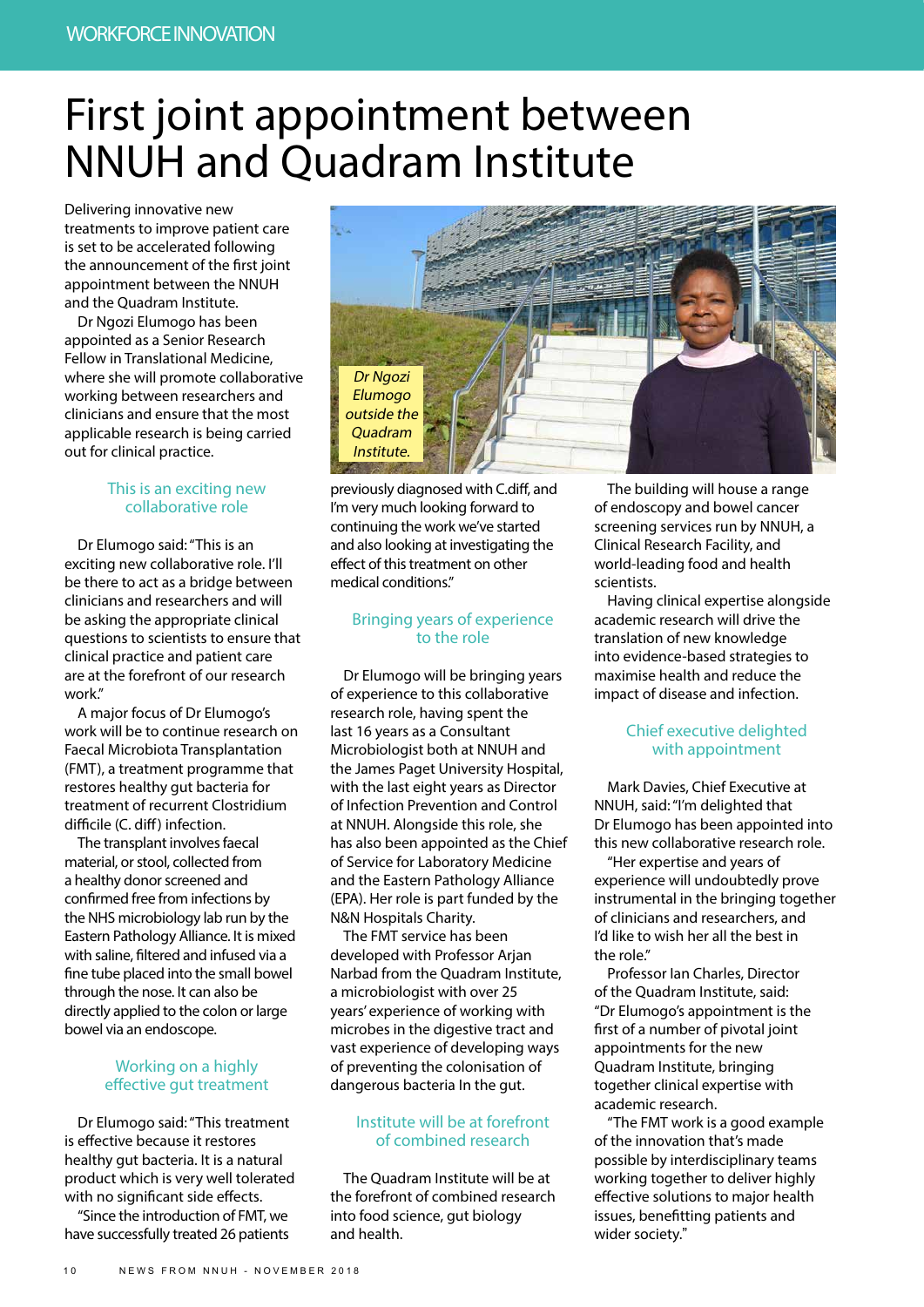

The state-of-the-art Varian Bravos machine is unveiled by NNUH chief executive Mark Davies and chief operating officer Richard Parker.

# A world first for cancer treatment

Patients at the NNUH will be the first in the world to benefit from a new cancer treatment machine.

The state-of-the-art device, called the Varian Bravos afterloader system for brachytherapy treatments, will be used to treat some gynaecological and prostate cancers with a form of radiotherapy at the hospital's Colney Centre.

The new system, made by Varian, can potentially reduce the amount of treatments patients need by directly targeting tumours with high dose rate (HDR) radiotherapy.

Bravos replaces a cancer treatment machine that had been used at NNUH since 2003 and has been funded through the Trust's managed equipment service contract with Medipass Healthcare Ltd.

Vicki Currie, Lead Clinical Scientist for Brachytherapy at the NNUH, said standard radiotherapy uses radiation directed at the tumour from outside the body.

#### It targets tumours from inside or nearby

Brachytherapy places radioactive sources inside or near a tumour to reduce long-term side effects

and reduces the risk of damaging healthy tissue.

She added that brachytherapy can result in fewer visits to hospital for some patients.

"We hope it will make a difference to patients in Norfolk and the wider area as the only other centres that offer brachytherapy in the region are in Cambridge and Colchester.

"They can have this done as a day case and it gives us capacity for more patients to be treated," she said.

The new machine received its global launch by Varian at the American Society for Therapeutic Radiotherapy and Oncology conference in San Antonio, Texas in October.

#### It's safer and reduces treatment times

Katie Cooper, Consultant Radiographer (Brachytherapy), added: "This gives a much higher dose with less side effects. It is safer, cuts down on treatment times and it frees up space in our theatres."

Sophie Wetherall, product manager for Varian, said: "The NNUH is the first in the world and the first clinical site to be using

Bravos. We have been working very closely with the team at NNUH over the past year to help bring this new system to market.

"We are excited that Bravos is now available and potentially more patients have access to this treatment."

#### We're at the forefront of cancer treatment technology

An expansion of brachytherapy treatments, to include prostate cancer at NNUH, was made possible thanks to the generosity of people who supported the Targeted Radiotherapy Appeal.

This £600,000 public appeal funded the creation of a purposebuilt brachytherapy space within the department at NNUH to provide a multi-purpose room for anaesthesia and brachytherapy treatment with a dedicated recovery area, as well as additional equipment needed for these treatments.

Mark Davies, NNUH Chief Executive, said: "I am delighted that NNUH is the first in the world to use this new machine, which reinforces our reputation as a major centre for cancer treatment at the forefront of modern technology."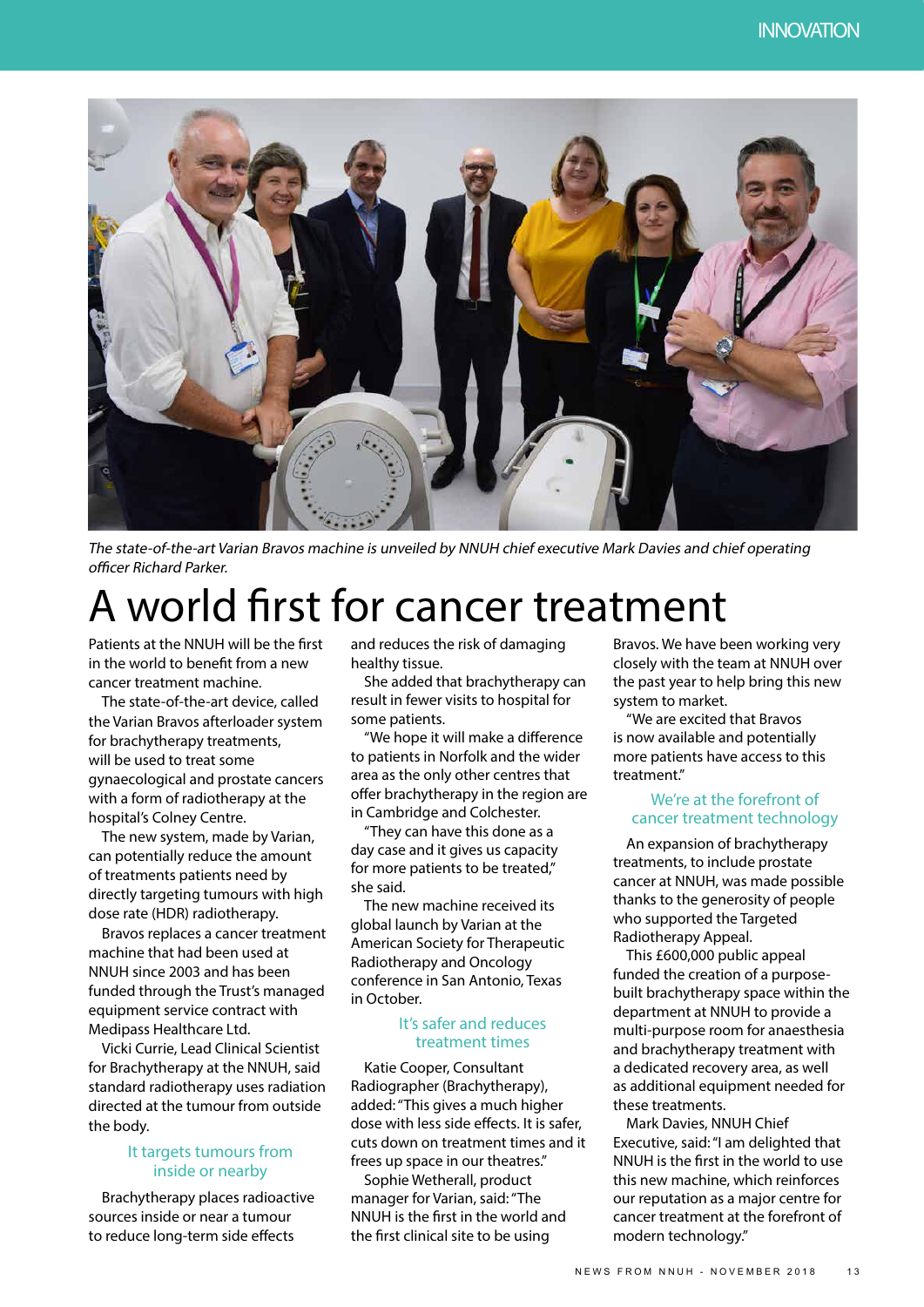

The procedure uses an ultrasound probe – Radial EBUS in conjunction with real time Navigational Equipment – to take a sample of a patient's suspected tumour.

# Pioneering lung biopsy at NNUH

A pioneering procedure has begun at the NNUH to improve care for patients with suspected lung cancer.

The hospital has become the first in the UK to establish a service with its own equipment to carry out navigational bronchoscopies, which is the medical equivalent of creating a sat nav map around a patient's lung to take a biopsy.

The procedure uses an ultrasound probe – Radial EBUS in conjunction with real time Navigational Equipment – to take a sample of a patient's suspected tumour, which will enable hospital staff to diagnose the cancer.



Ajay Kamath and Luaie Idris with the EBUS.



An EBUS screenshot.

The NNUH is leading the way after buying the state-of-the-art technology and is less invasive than other biopsy methods.

The first navigational bronchoscopy with radial EBUS at NNUH was carried out by consultants Ajay Kamath and Luaie Idris working closely with the Trust's radiology department.

Dr Kamath said: "We do a CT scan and identify the areas where we want to do a biopsy. We then reconstruct an image of the lungs, which creates a road map of the lungs and shows how we can reach the tumour.

"It is a less invasive procedure to get the biopsy and the risks of puncturing the lung are less. It will help us to do biopsies of more deep-seated tumours that are not accessible by a standard camera (bronchoscope).

"By doing the biopsy we will be able to see what kind of cancer it is and the patient will receive the best treatment for that cancer.

"We have worked very closely with our colleagues in radiology to develop this service."

The Radial EBUS was funded through the Norfolk and Norwich University Hospitals NHS Foundation Trust Charitable Fund.

Mark Davies, NNUH Chief Executive, said: "Congratulations to the respiratory medicine and radiology teams for this groundbreaking development using modern technology to improve patient care.

"Our staff are proud to work at a centre for complex and specialist medicine and this new procedure puts us at the forefront of this area of medicine."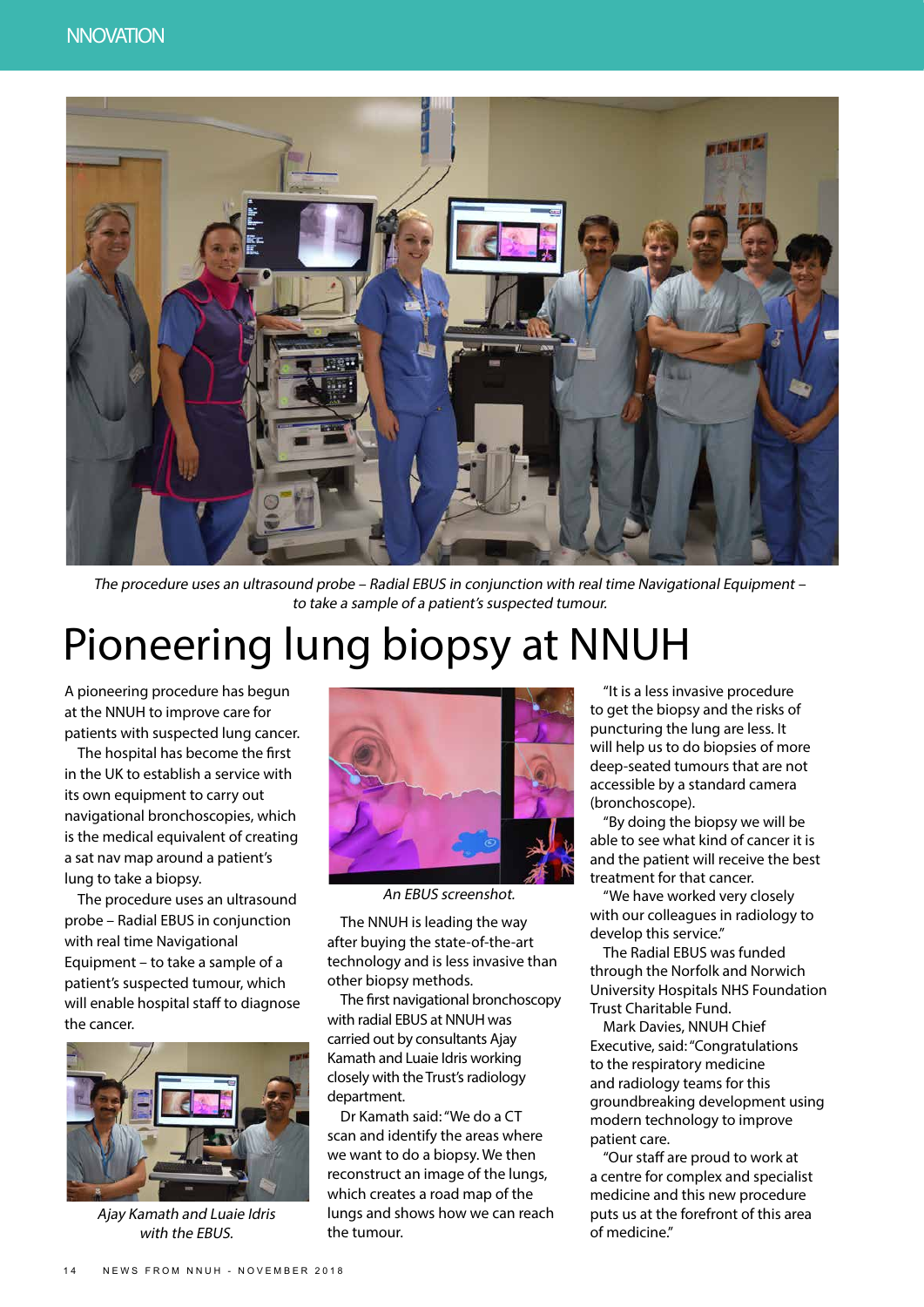# Hospital takes part in important national skin cancer study

A new research study has been launched that could reduce the number of treatments for patients with advanced skin cancer.

The Oncology Team at the Norfolk and Norwich University Hospital (NNUH) has begun the DANTE clinical trial to help patients who are receiving immunotherapy to treat inoperable melanoma.

Immunotherapy drugs help the immune system to recognise and attack cancerous cells to control or shrink the cancer. While immunotherapy appears to be most effective in the first year, some patients with skin cancer have received the treatment for more than two years.

#### The new trial is funded by the National Institute for Health Research

The new trial, funded by the National Institute for Health Research (NIHR), will find out whether stopping immunotherapy after a year is as effective at controlling the cancer as treatments over a longer period.

Dr Jenny Nobes, Consultant Oncologist, said immunotherapy drugs appear to be most effective in the first year of treatment.

She added that stopping treatment after 12 months could still control metastatic melanoma and would lower the risk of side effects.

Patients who volunteer to take part in DANTE would have the



Adele Cooper and Jenny Nobes.

option of restarting immunotherapy if their cancer became more active again.

#### Around 50 patients a year are treated for advanced melanoma at NNUH

Dr Nobes said: "Immunotherapy can have a big impact on different cancers and it was first used in melanomas. It gets the body's defence system to start fighting the melanoma.

"The prognosis for advanced melanoma was often less than six months. However, immunotherapy can extend this to many years.

"With immunotherapy, patients come to the hospital every two or three weeks and there are some people who have been on it for three years.

"We do not want to continue it for longer than we have to. In the US they stop immunotherapy after a year and can restart when they want to, but we are more restricted by NHS funding rules."

Around 50 patients a year are treated for advanced melanoma at NNUH.

The national study aims to involve 1,200 patients over the next five years and is being organised by the University of Leeds and sponsored by Sheffield Teaching Hospitals NHS Foundation Trust.

## A new emergency service for kidney stone patients

A new service has been established at the NNUH to treat patients presenting as an emergency with cases of kidney stones.

The NNUH has used lithotripsy to treat kidney stones for more than 15 years but this is a brand new emergency service running three times a week.

The first patient to be treated was Bilal Ahmad, a patient suffering with recurrent kidney stones who has previously had to travel out of the region to receive emergency shock wave treatment.

Mr Will Finch, Consultant Urological Surgeon, said: "This is really important news for our Norfolk stone patients. It's emergency up front treatment for patients with ureteric stones, giving us more treatment options for this group of patients.

"It's a brand new service, improving the quality of service we provide for stone patients. The emergency treatment attempts to break their stones and avoids them having to have a temporary stent placed and a subsequent wait for elective surgery."

He added: "We're also working with the other hospitals in the county to develop a better service for Norfolk stone patients."